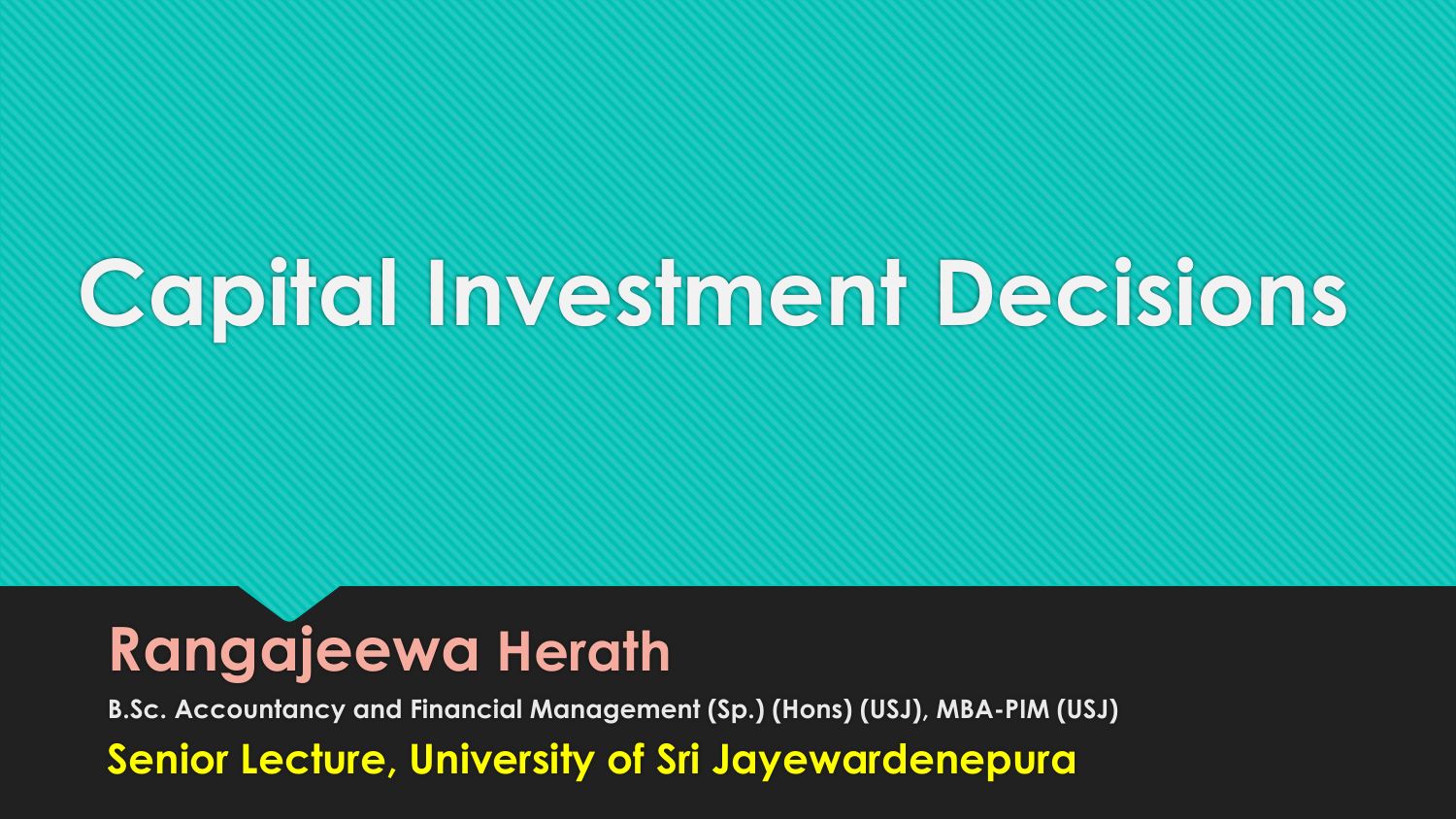### **Special Features of Capital Investment Decisions**

 **Significant amount of initial cash outflow at the beginning of the projects**

**The benefits of the projects will occur over numbers of years**

#### **Once the decision is take it is difficult to reverse**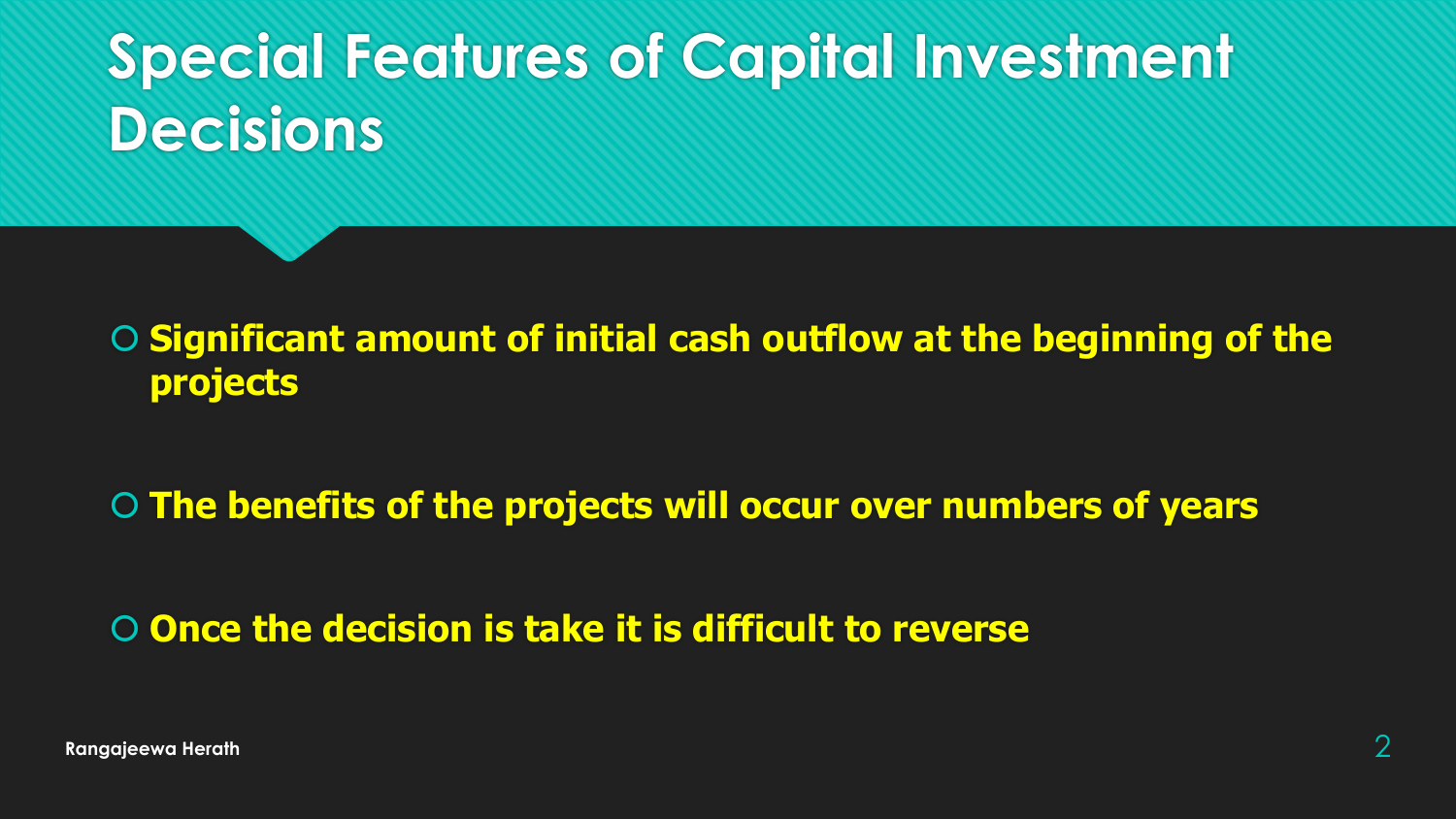#### **Tools Used in Capital Investment Decisions**

**Accounting Rate of Return (ARR)**

**Payback Period (PBP)**

**O Net Present Value (NPV)**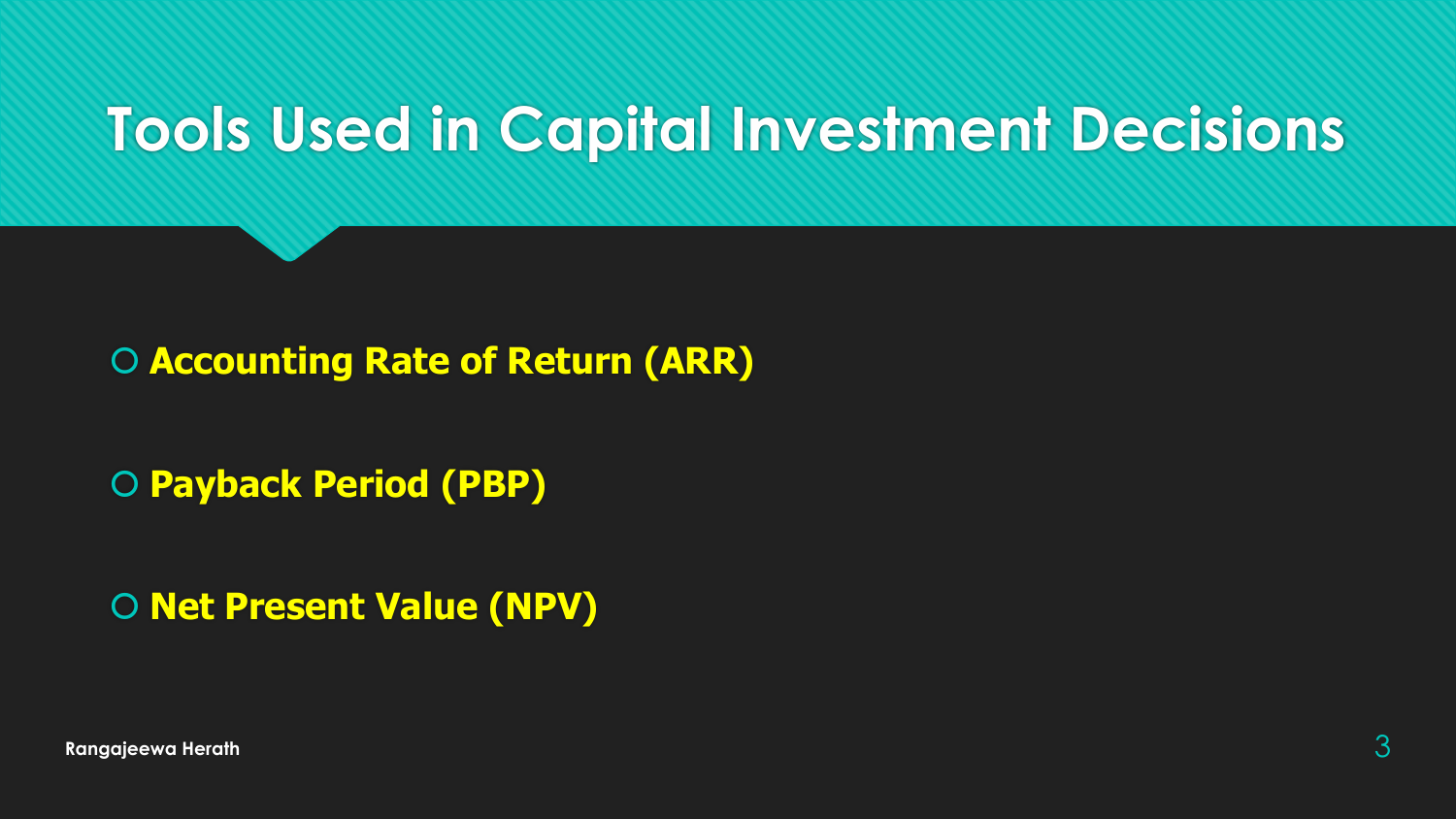### **Accounting Rate of Return (ARR)**

**ARR is calculated using the following methods**

**1. ARR = Average Annual Profit Initial Investment**

**2. ARR = Average Annual Profit Average Investment**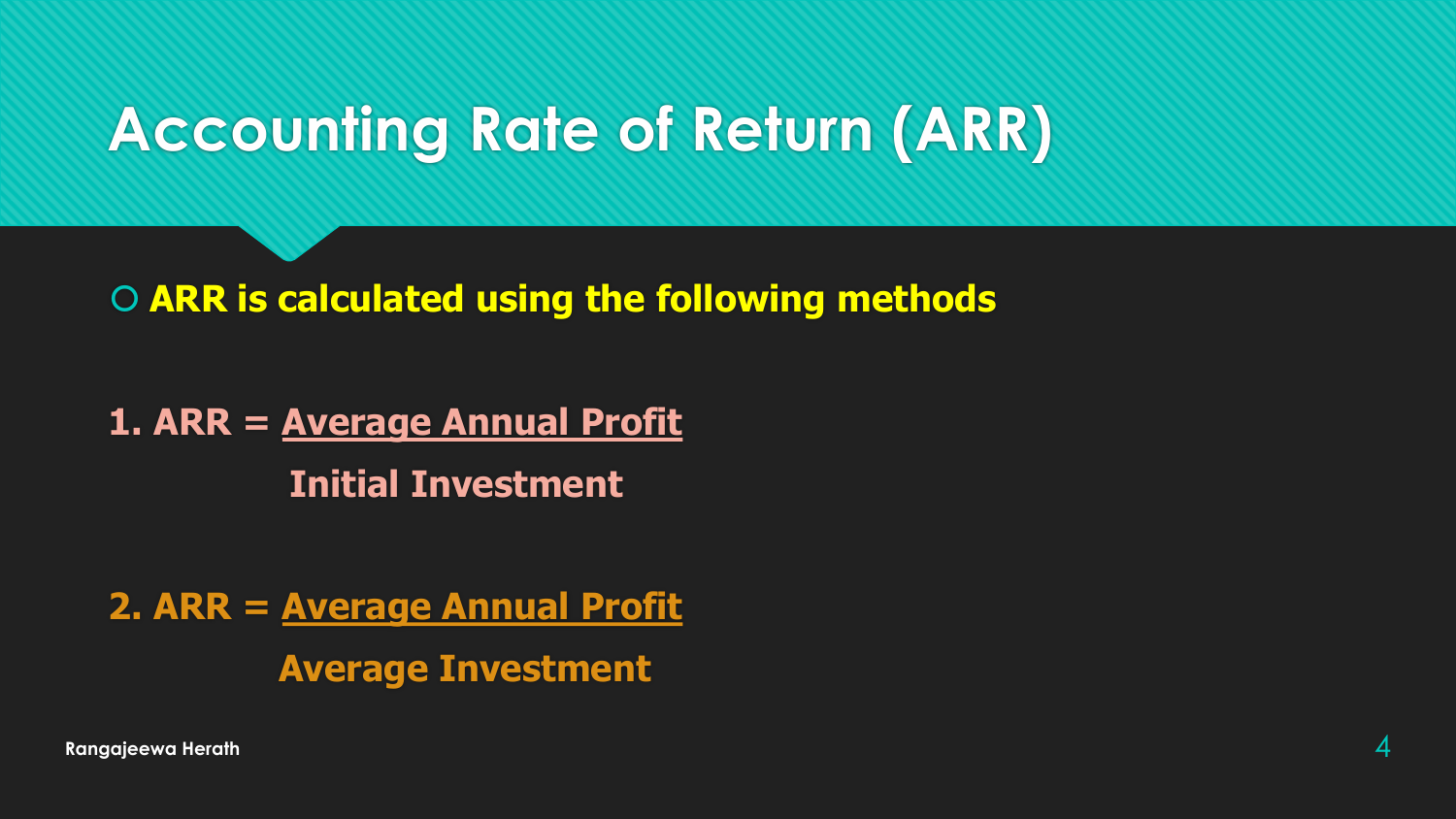### **Accounting Rate of Return (ARR)**

#### **Exercise 1**

A business is planning to invest Rs.5,000,000 in a new project and the project period is 5 years. The scrap value of the assets invested for the project at end the project period is Rs.1,000,000.

| Year         | <b>Expected Profit (Rs.)</b> |
|--------------|------------------------------|
|              | 800,000                      |
| $\mathbf{Z}$ | 1,200,000                    |
| 3            | 2,000,000                    |
| Δ.           | 2,000,000                    |
|              | 1,500,000                    |

Calculate the ARR of the Project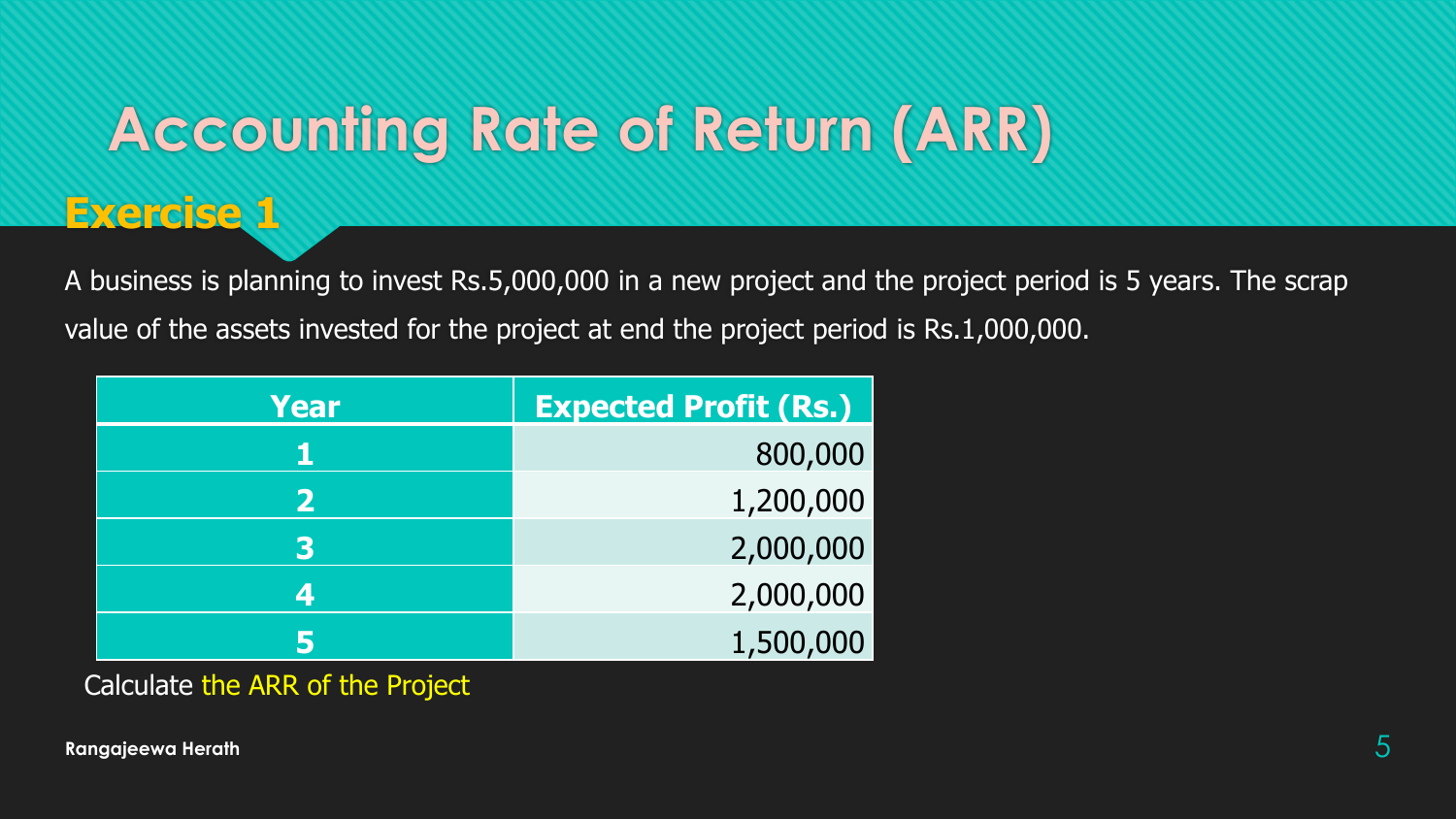## **Accounting Rate of Return (ARR)**

A business is planning to invest Rs.8,000,000 in a new project and the project period is 5 years. The scrap value of the assets invested for the project at end the project period is Rs.2,000,000.

| Year     | <b>Income (Rs.000)</b> | <b>Expenses (Rs.000)</b> |
|----------|------------------------|--------------------------|
|          | 1,500                  | 1,000                    |
| $\bf{2}$ | 2,000                  | 1,000                    |
| 3        | 2,500                  | 1,500                    |
| 4        | 2,500                  | 1,000                    |
|          | 1,500                  | 500                      |

**Exercise 2**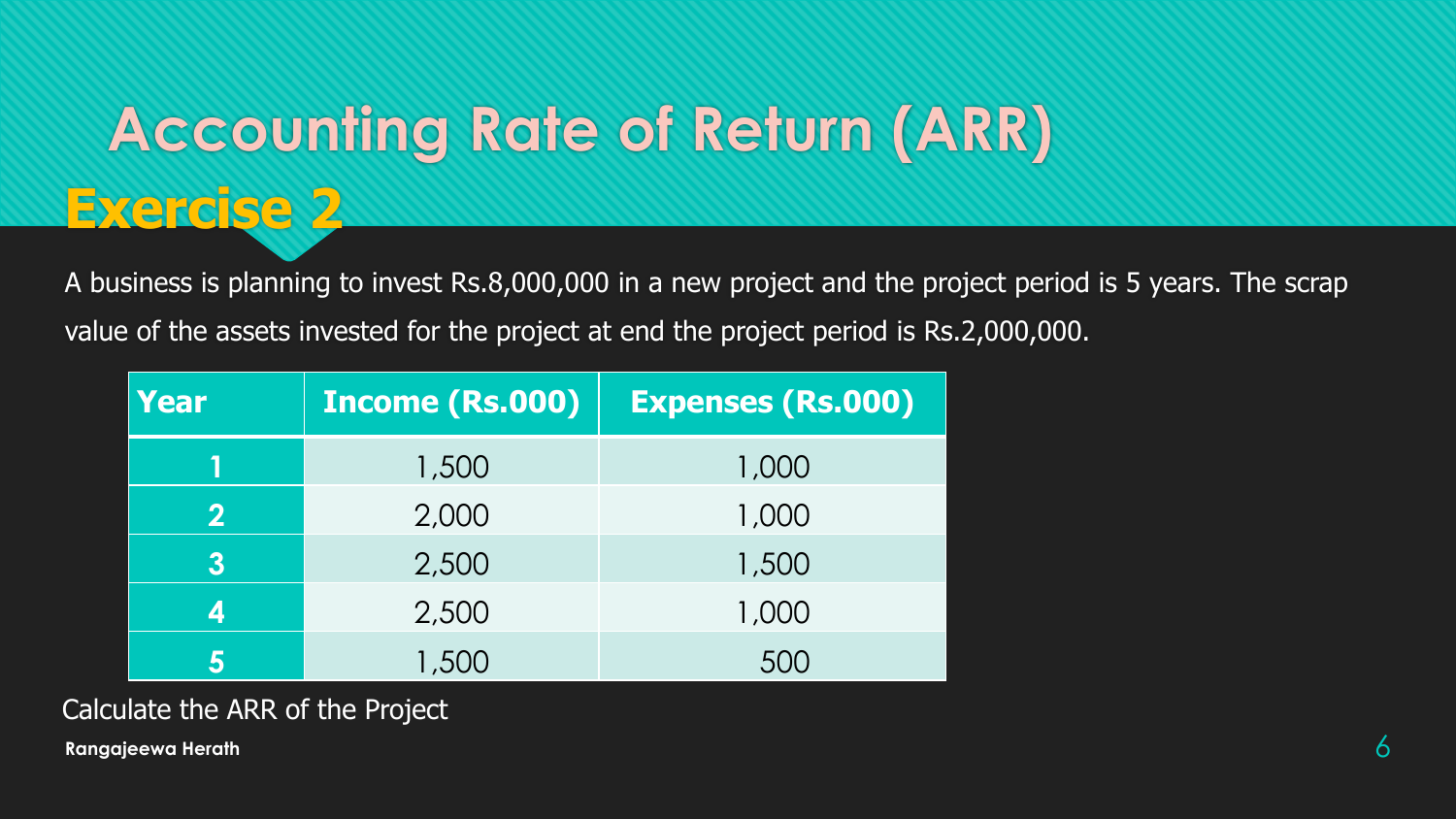#### **Payback Period**

 **Payback period measures the time taken recover the initial investment out of the net cash inflows generated from the project.**

 **Payback period consider cashflows of the project rather than profit.**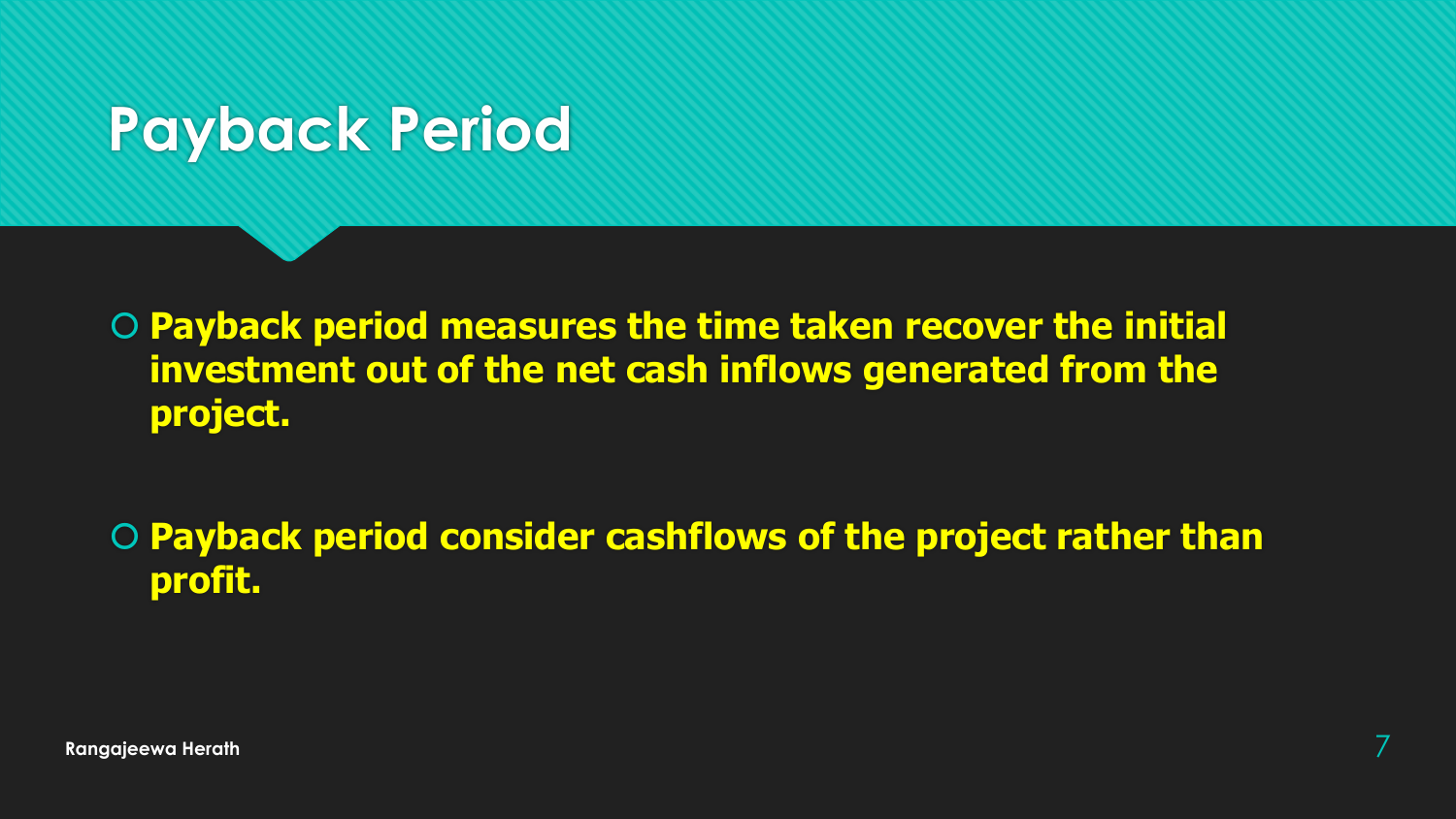#### **Payback Period**



A company is planning to invest Rs.7,000,000 to purchase a new plant . The useful life of the plant is 6 years. The net cash inflows expected to generate from the plant are given below.

| Year                                                        | 1 2 3 4 5 |  |  |  |
|-------------------------------------------------------------|-----------|--|--|--|
| Net cash flows (Rs.000) 1,500 2,000 3,500 2,500 2,500 2,000 |           |  |  |  |

Calculate the payback period of the Project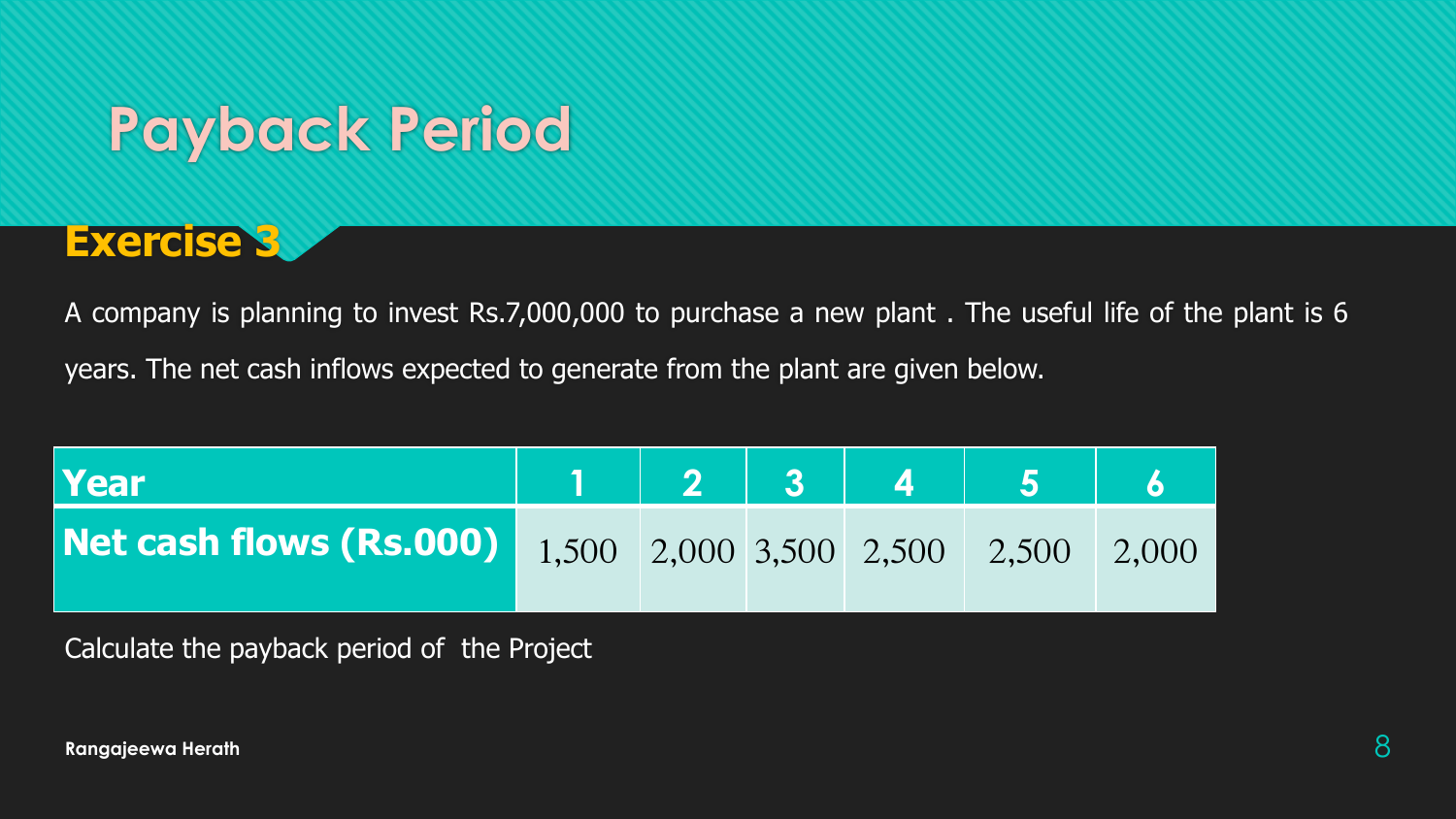#### **Payback Period**



A company is planning to invest Rs.6,000,000 to purchase a new plant . The useful life of the plant is 5 years. The net cash inflows expected to generate from the plant are given below.

| Year                    |       |       |       |       |                 |  |
|-------------------------|-------|-------|-------|-------|-----------------|--|
| Net cash flows (Rs.000) | 1,500 | 2,500 | 3,000 | 2,500 | $2,000$ $2,000$ |  |

Calculate the payback period of the Project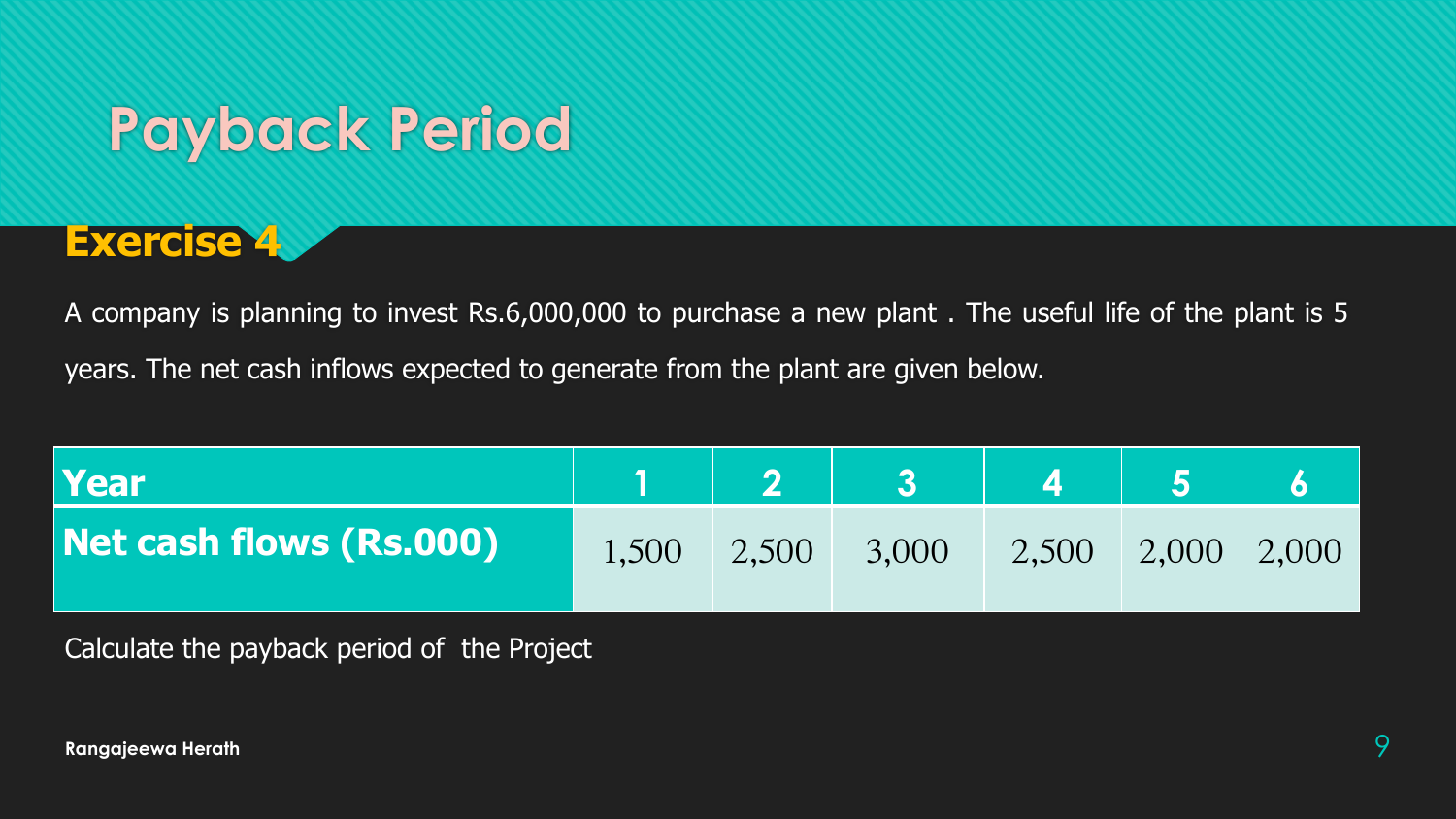#### **Advantages and Limitations of Payback**

| <b>Advantages</b> | <b>Limitations</b> |
|-------------------|--------------------|
|                   |                    |
|                   |                    |
|                   |                    |
|                   |                    |
|                   |                    |
|                   |                    |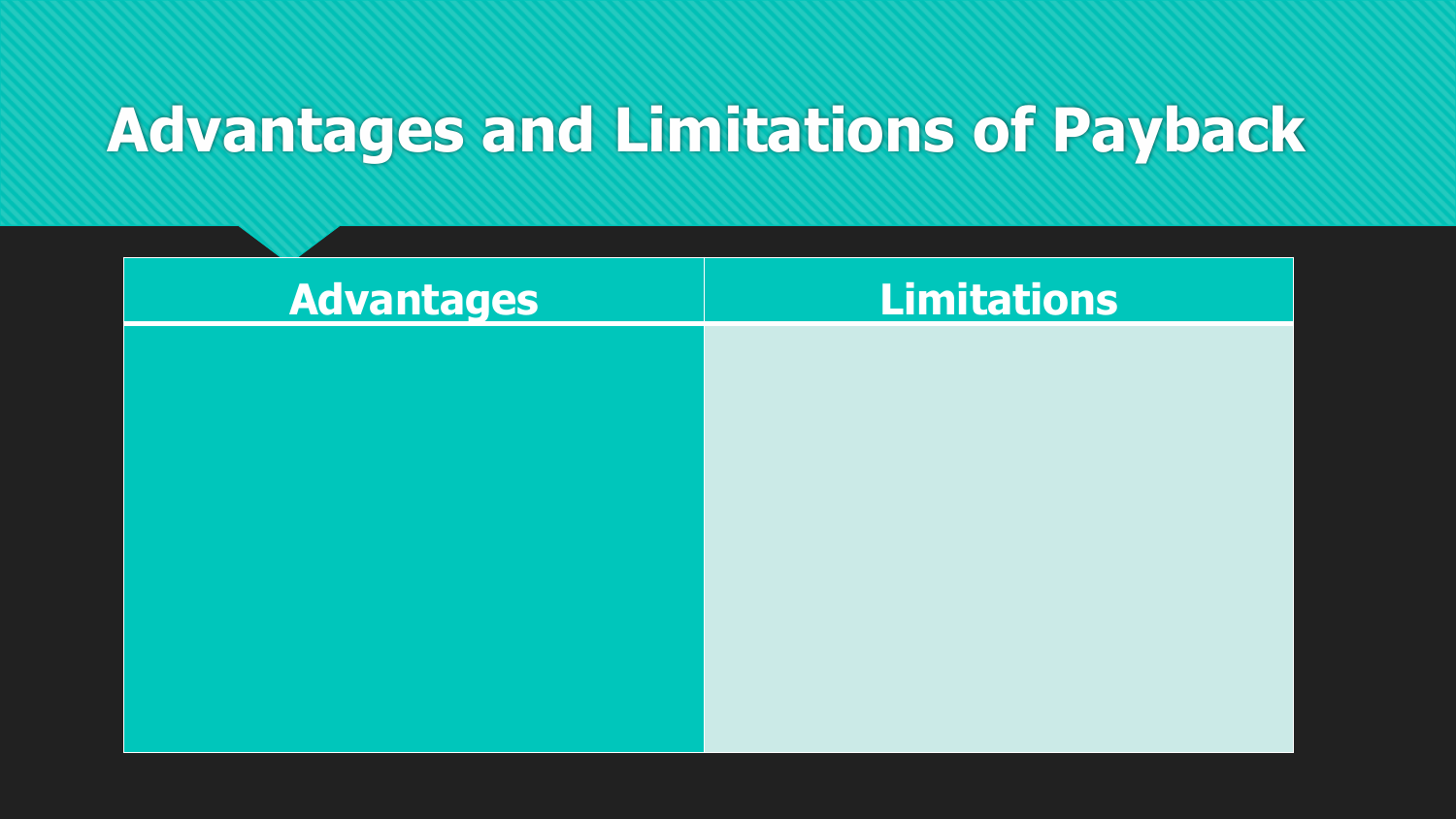#### **Net Present Value**

- O Net present value is calculated by considering all the cashflows over the project period as well as time value of money.
- Accordingly, when calculating NPV, the cash flows are multifield by the discounting factor.

| Year                                                                   |  |  |  |  |
|------------------------------------------------------------------------|--|--|--|--|
| <b>Discounting Factor-10%</b> 1.00 0.91 0.83 0.75 0.68 0.62 0.56       |  |  |  |  |
| <b>Discounting Factor-15%</b> 1.00  0.87  0.76  0.66  0.57  0.50  0.43 |  |  |  |  |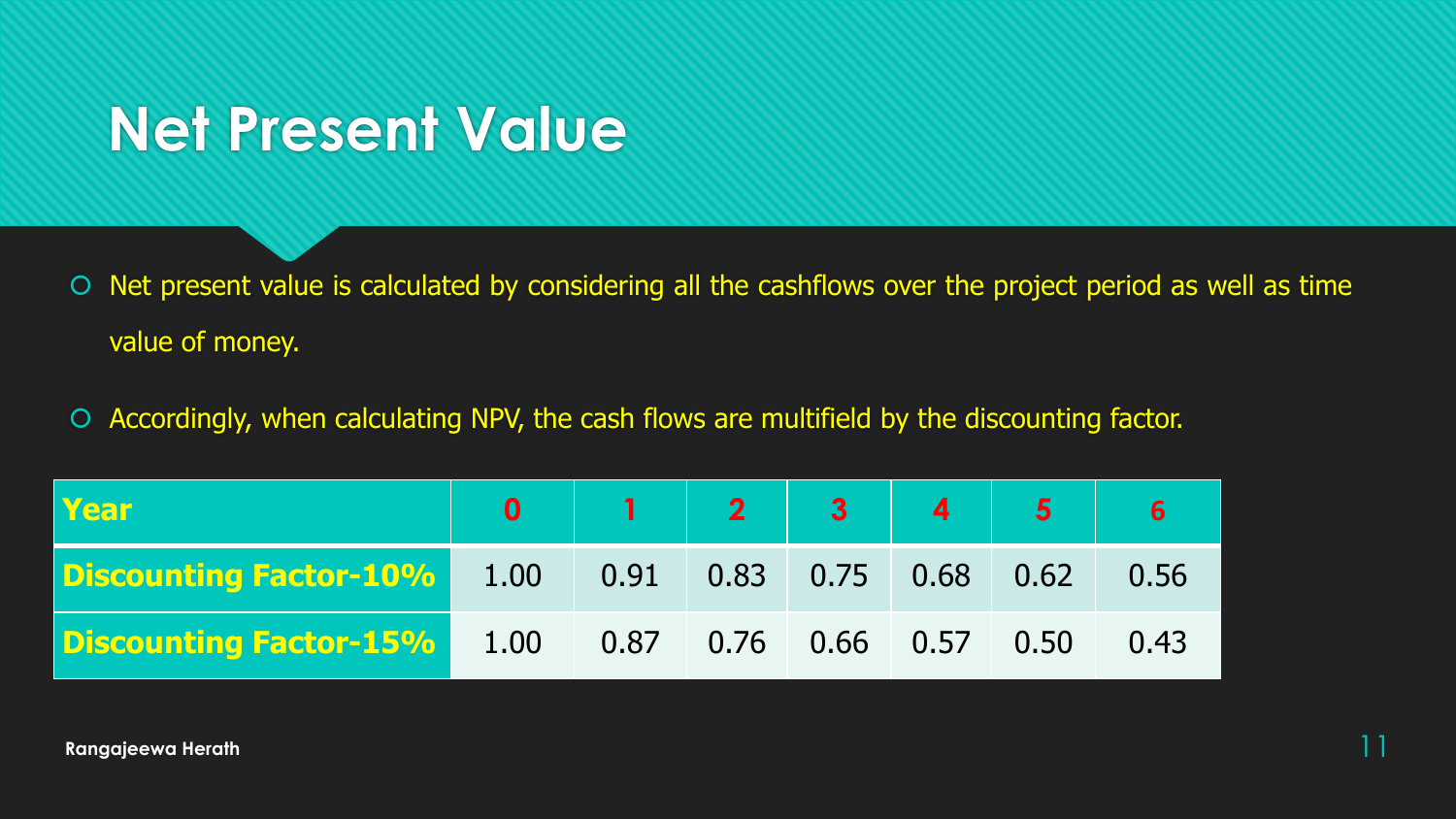#### **Net Present Value**



Consider all information given in exercise 3 and calculate the net present value at the discounting factor of

10%. State your recommendation based on calculations.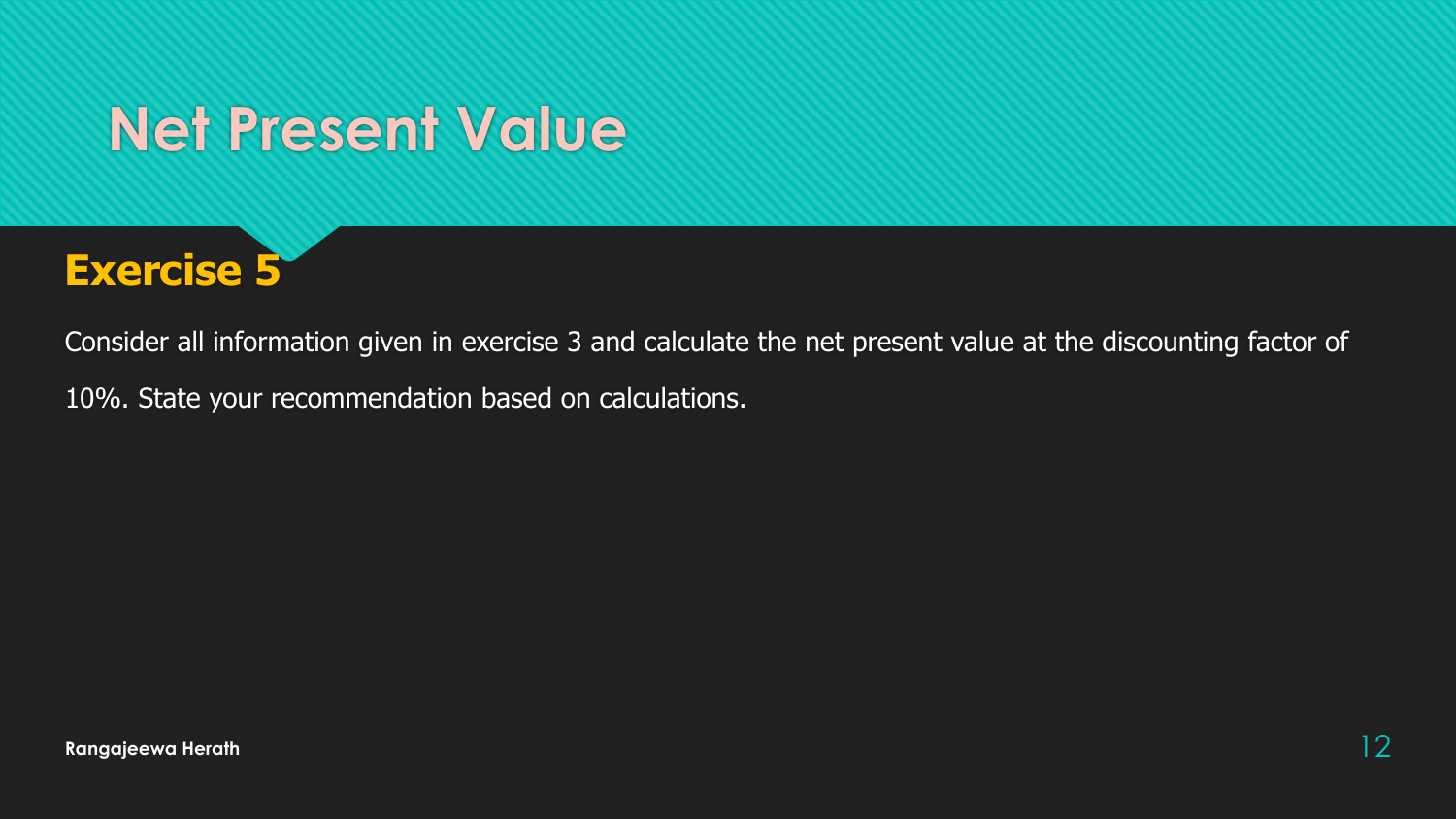#### **Net Present Value**



Consider all information given in exercise 4 and calculate the net present value at the discounting factor of

15%. State your recommendation based on calculations.